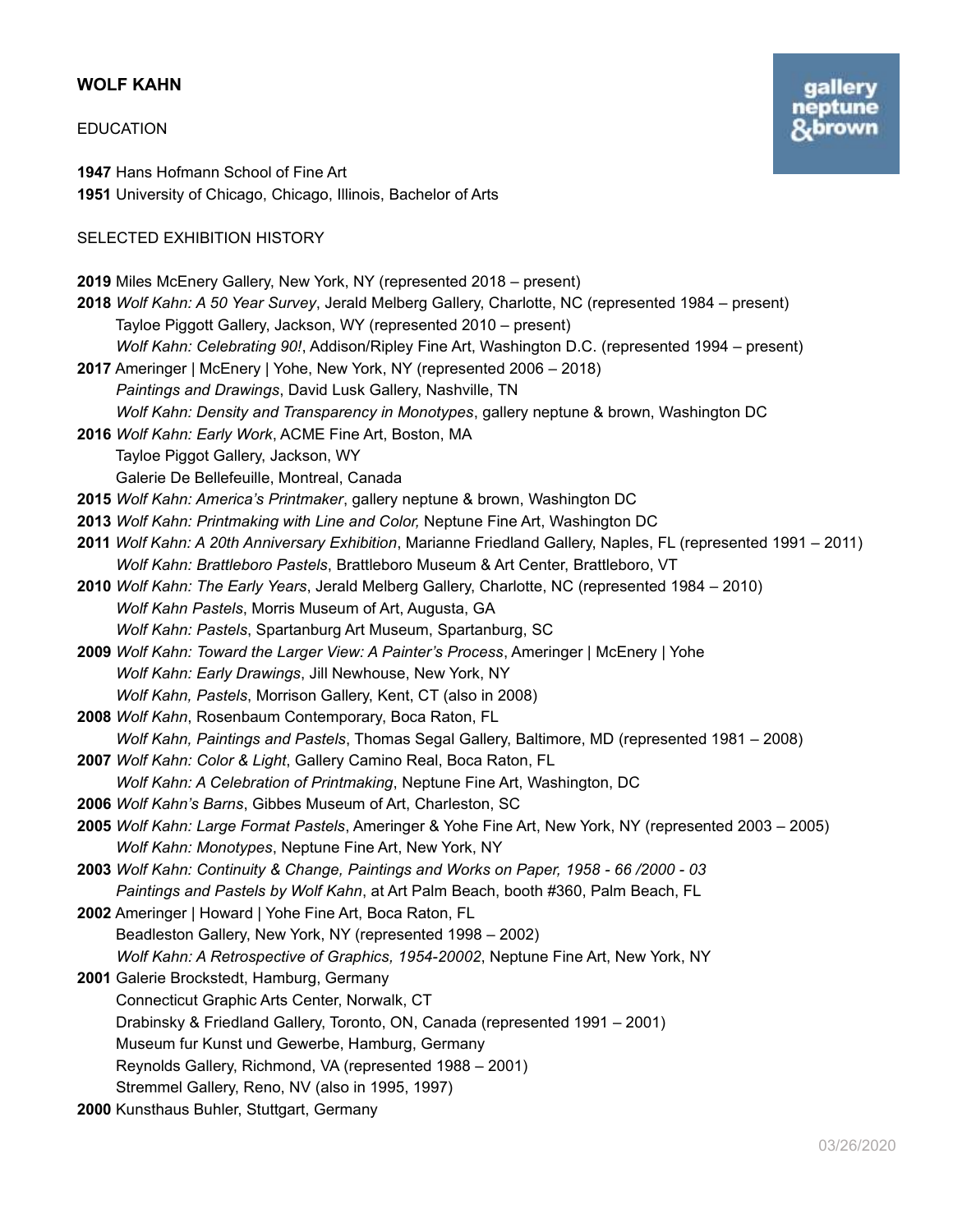Butler Institute of American Art, Youngstown, OH (also in 1996) Contemporary Art Center of Virginia, Virginia Beach, VA Hickory Museum of Art, Hickory, NC, Alexandria Museum of Art, Alexandria, LA The Turchin Center for the Visual Arts/Catherine J. Smith Gallery, Appalachian State University, Boone, NC **1999** Suzanna Allan Fine Art, London, England Morris Museum of Art, Augusta, GA **1999** Diane Nelson Fine Art, Laguna Beach, CA (also in 1997) **1997** Etherington Fine Art, North Tisbury, MA Gallery 30, Burlingame, CA (also in 1994, 1995, 1996) Virginia Lynch Gallery, Tiverton, RI (also in 1992, 1994, 1996) Nevada Museum of Art, Reno, NV Spheris Gallery of Fine Art, Walpole, NH Vered Gallery, East Hampton, NY (also in 1994, 1995, 1996) **1996** Thomas Babeor Gallery, La Jolla, CA (also in 1994) Boca Raton Museum, Boca Raton, FL Marianna Kistler Beach Museum of Art, Kansas State University, Manhattan, KA Nevada Museum of Art, Reno, NV Carone Gallery, Ft. Lauderdale, FL (represented 1985 – 1996) DC Moore Gallery, New York, NY Jaffe Baker Gallery, Boca Raton, FL Mangel Gallery, Philadelphia, PA Morgan Gallery, Kansas City, MO (also in 1994, 1995) Nardin Gallery, Somers, New York, NY Walker-Kornbluth Gallery, Fair Lawn, NJ (represented 1977 – 1996) **1995** Grace Borgenicht Gallery, New York, NY (represented 1956 – 1995) Gerald Peters Gallery, Santa Fe, NM (represented 1984 – 1995) **1994** John Ames Fine Art, Belfast, ME The Columbus Museum, Columbus, GA Cove Gallery, Wellfleet, MA Gallery 68, Belfast, ME Marshall University, Huntington, WV Skidmore College, Schick Art Gallery, Saratoga Springs, NY University of Louisville, Allen R. Hite Art Institute, Louisville, KY Grinnell College, Grinnell, IO Lyman Allyn Art Museum, New London, CT Philharmonic Center for the Arts, Naples, FL **1992** Associated American Artists, New York, NY (also in 1990, 1991) **1991** Fort Lauderdale Museum of Art, Ft. Lauderdale, FL Nan Miller Gallery, Rochester, NY **1990** New Jersey Center for Visual Arts, Summit, NJ) Nina Freudenheim Gallery, Buffalo, NY Barbara Kornblatt Gallery, Washington, DC (represented 1987 – 1990) **1987** San Diego Museum of Art, San Diego, CA Meredith Long Gallery, Houston, TX (represented 1971 – 1985) **1983** San Diego Museum of Art, San Diego, CA **1982** Munson-Williams-Proctor Institute, Utica, NY Schenectady Museum, Schenectady, NY

**1981** The Arts Club of Chicago, IL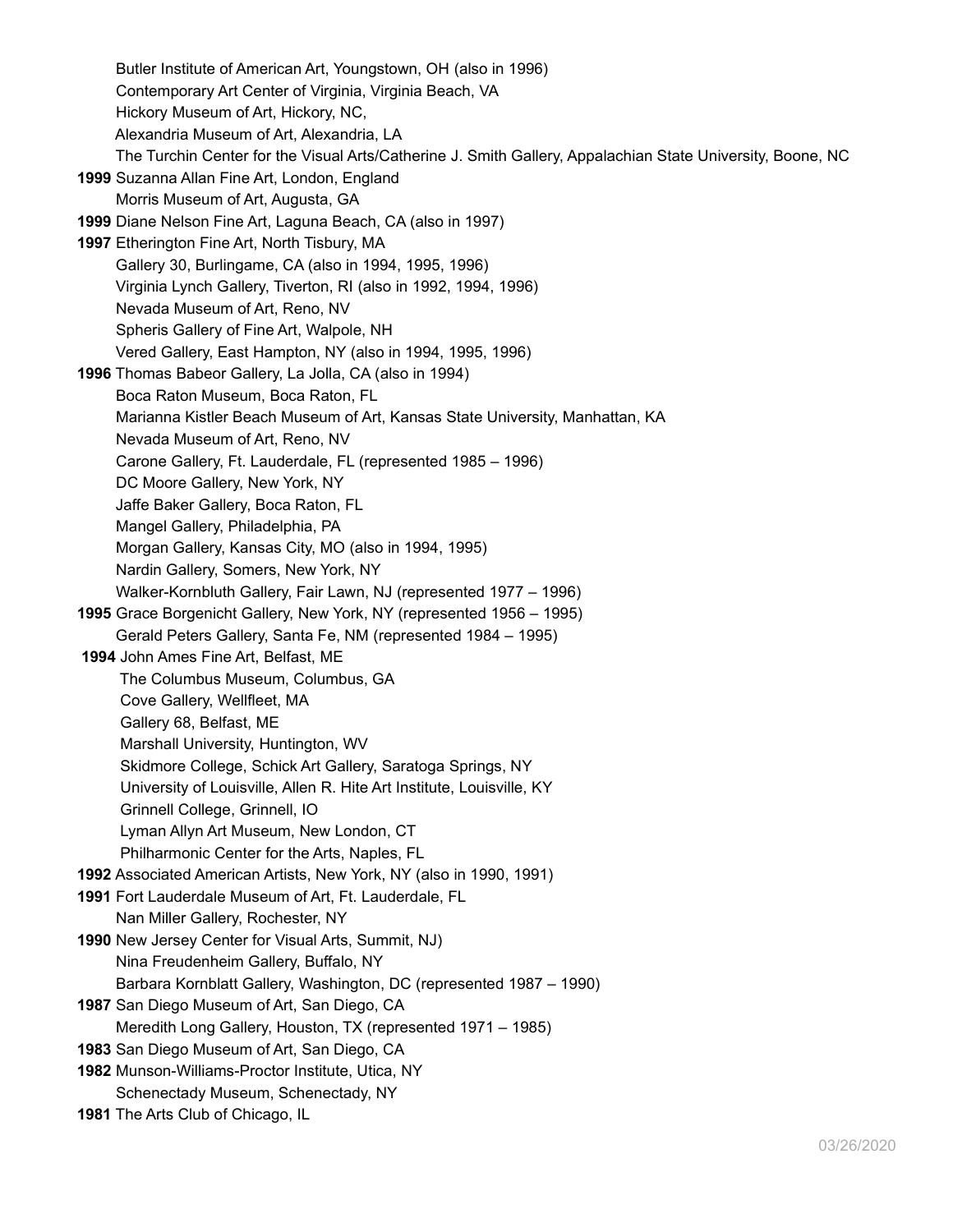Cheekwood Fine Arts Center, Nashville, TN Leslie Waddington Gallery, London, England Rhode Island School of Design, Museum of Art, Providence, RI Fontana Gallery, Philadelphia, PA Princeton Gallery of Fine Art, Princeton, NJ (also in 1972) David Barnett Gallery, Milwaukee, WI Chrysler Museum of Art, Norfolk, VA University of Nebraska, Lincoln, NE Saversky Gallery, Los Angeles, CA Carlton Gallery, New York, NY Kansas City Art Institute, Kansas City, MO Hansa Gallery, New York, NY Hansa Gallery, New York, NY

#### SELECTED PUBLIC AND PRIVATE COLLECTIONS

Arkansas Arts Center, Little Rock, Arkansas Arts Club of Chicago, Chicago, Illinois Asheville Art Museum, Asheville, North Carolina Brooklyn Museum, Brooklyn, New York Carnegie Mellon University, Pittsburgh, Pennsylvania Cheekwood Museum of Art and Gardens, Nashville, Tennessee Cleveland Museum of Art, Cleveland, Ohio Columbus Museum of Art, Columbus, Ohio Dallas Museum of Art, Dallas, Texas Dartmouth College, Hood Museum, Hanover, New Hampshire El Paso Museum of Art, El Paso, Texas Fort Worth Community Arts Center, Fort Worth, Texas Heckscher Museum, Huntington, New York Hickory Museum of Art, Hickory, North Carolina Hirshhorn Museum and Sculpture Garden, Washington, D.C. Kemper Museum of Contemporary Art, Kansas City, Missouri Krannert Art Museum, University of Illinois at Urbana-Champaign, Champaign, IL Los Angeles County Museum of Art, Los Angeles, California The Metropolitan Museum of Art, New York, New York Michigan State University Museum, East Lansing, Michigan Milwaukee Art Museum, Milwaukee, Minnesota Minnesota Museum of American Art, St. Paul, Minnesota Mint Museum of Art, Charlotte, North Carolina Museum of Fine Arts, Boston, Massachusetts Museum of Fine Arts, Houston, Texas Museum of Modern Art, New York, New York National Academy of Design, New York, New York National Museum of American Art, Washington, D.C. Neuberger Museum of Art, Purchase College, State University of New York, Purchase, New York New Jersey Center for Visual Arts, Summit, New Jersey New Orleans Museum of Art, New Orleans, Louisiana Palmer Museum of Art, Pennsylvania State University, State College, Pennsylvania Robert Hull Fleming Museum, University of Vermont, Burlington, VT